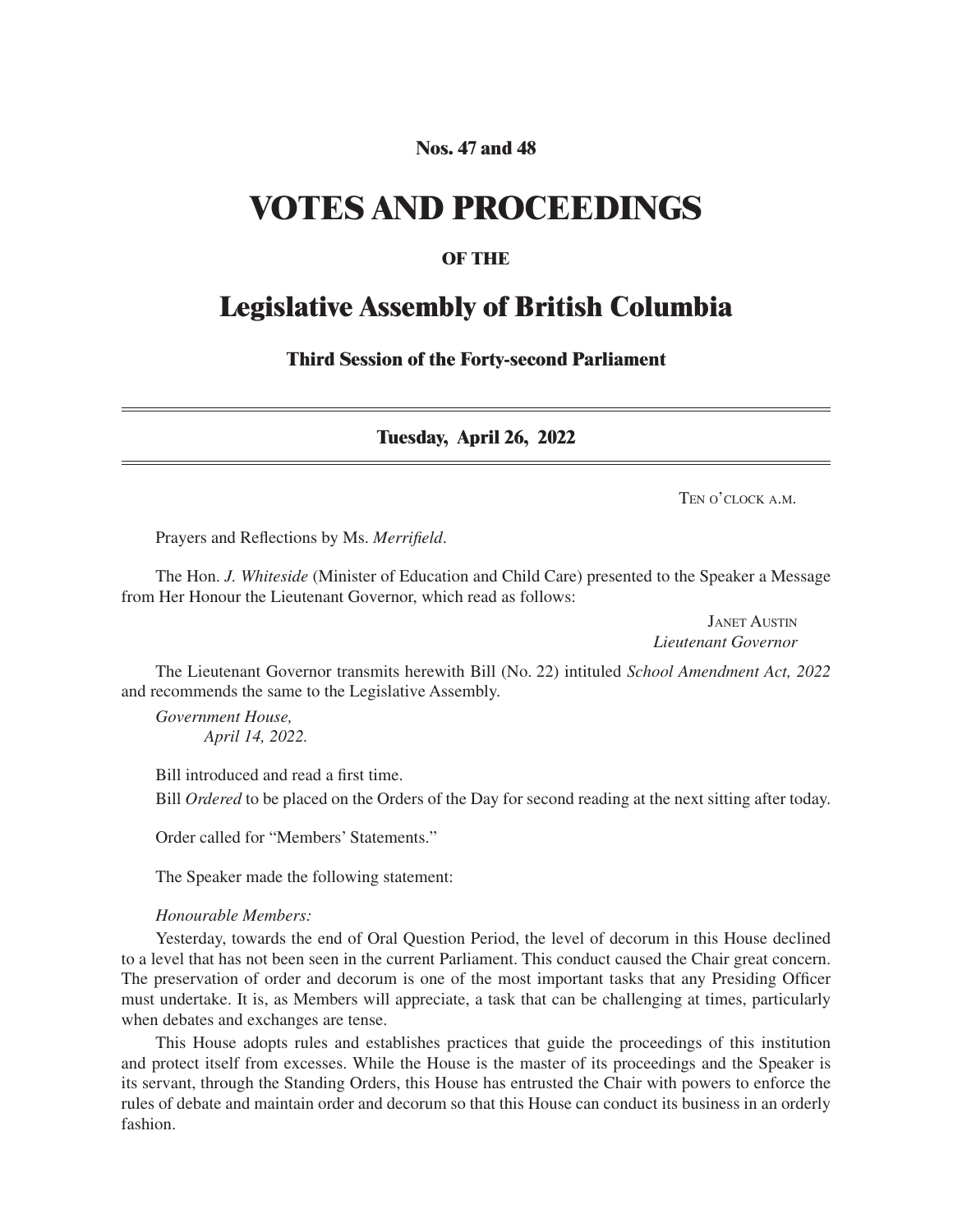The Chair expects to rely on Members' confidence to allow the Chair to discharge the duties that have been entrusted to it. This includes Members acting on the direction provided by the Chair and not challenging the Chair when asked to undertake a course of action. This ensures that the traditions that have underpinned our system of governance under a parliamentary democracy continue to be respected, allowing the House and its Members to fulfill their constitutional functions.

The Chair trusts that all Members will ensure that their conduct reflects respect for this House, respect for other Members—including those across the aisle—and respect for the Chair. British Columbians' trust in this Legislative Assembly is dependent on our behaviour and on our respect for one another and for the dignity of this institution. Please always be mindful of that.

HON. RAJ CHOUHAN, *Speaker*

Order called for "Oral Questions by Members."

The Hon. *R. Chouhan* (Speaker) tabled the following documents:

Auditor General Report, Fraud Risk Management: Site C Dam and Hydroelectric Energy Project, April 2022; and,

Representative for Children and Youth Report, Beyond Compliance: Ensuring Quality in Care Planning, April 2022.

The House proceeded to "Orders of the Day."

Order called for Committee of Supply.

Pursuant to Sessional Order, order called for Section A of Committee of Supply.

Bill (No. 14) intituled *Wildlife Amendment Act, 2022* was again committed.

On clause 3 of Bill (No. 14).

The Committee rose, reported progress and asked leave to sit again. Bill to be considered at the next sitting.

(In Committee— Section A)

Section A of Committee of Supply reported progress of the estimates of the Ministry of Energy, Mines and Low Carbon Innovation.

Report to be considered at the next sitting. Committee to sit again at the next sitting.

And then the House adjourned at 11.57 a.m.

#### **Tuesday, April 26, 2022**

One-thirty o'clock p.m.

The House proceeded to "Orders of the Day."

Order called for Committee of Supply.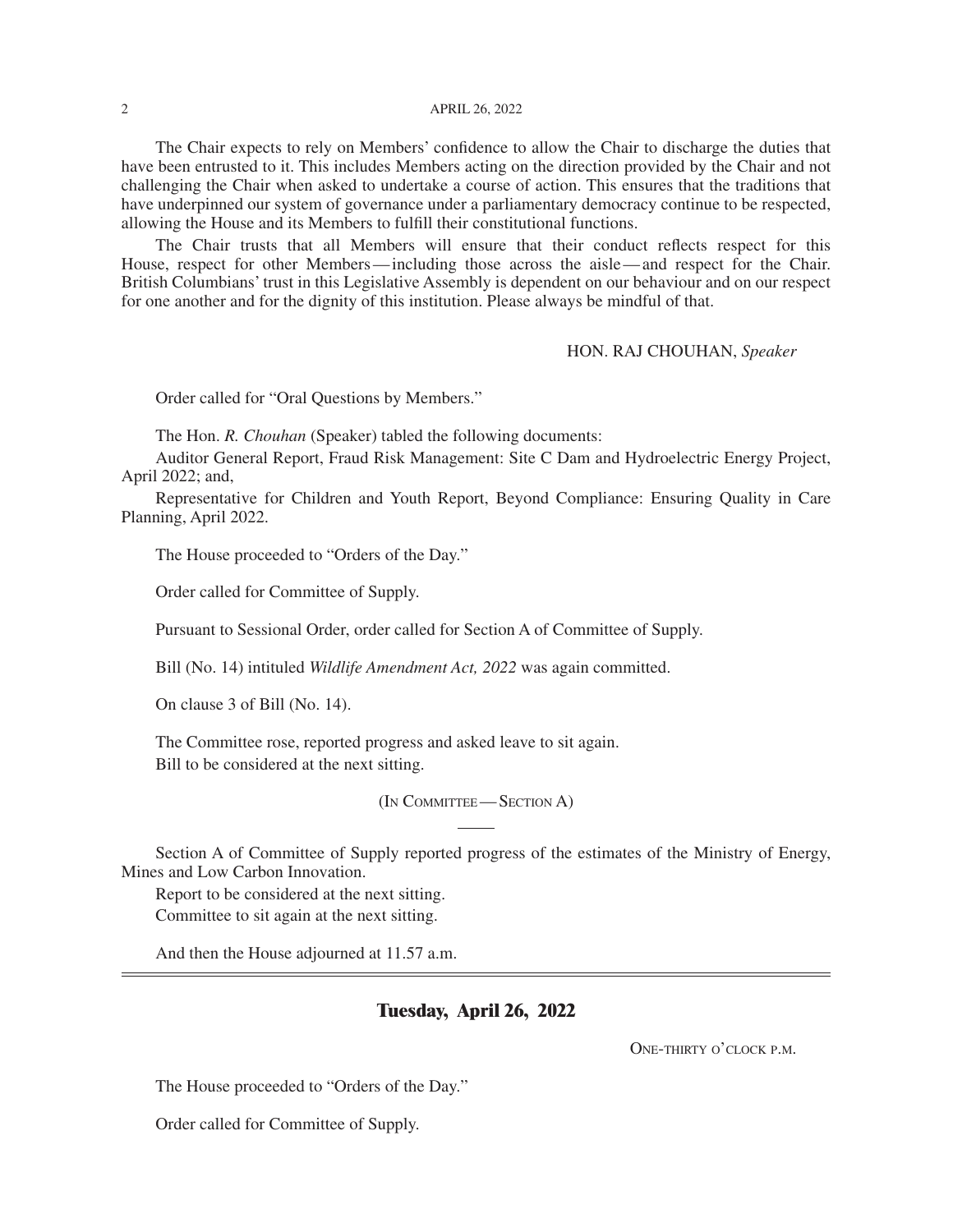#### APRIL 26, 2022 3

Pursuant to Sessional Order, order called for Section A of Committee of Supply.

Bill (No. 14) intituled *Wildlife Amendment Act, 2022* was again committed.

Clauses 3 through 5 and the title of Bill (No. 14) passed.

Bill (No. 14) reported complete without amendment, read a third time and passed, on division.

On the motion for second reading of Bill (No. 20) intituled *Municipal Affairs Statutes Amendment Act, 2022*, a debate arose.

Bill (No. 20) read a second time and *Ordered* to be placed on the Orders of the Day for committal at the next sitting after today.

(In Committee— Section A)

Section A of Committee of Supply reported progress of the estimates of the Ministry of Energy, Mines and Low Carbon Innovation.

Report to be considered at the next sitting. Committee to sit again at the next sitting.

And then the House adjourned at 6.28 p.m.

HON. RAJ CHOUHAN, *Speaker*

### **NOTICE OF BILLS**

#### **Wednesday, April 27**

Ms. *Bond* to introduce a Bill intituled *Defibrillator Public Access Act*.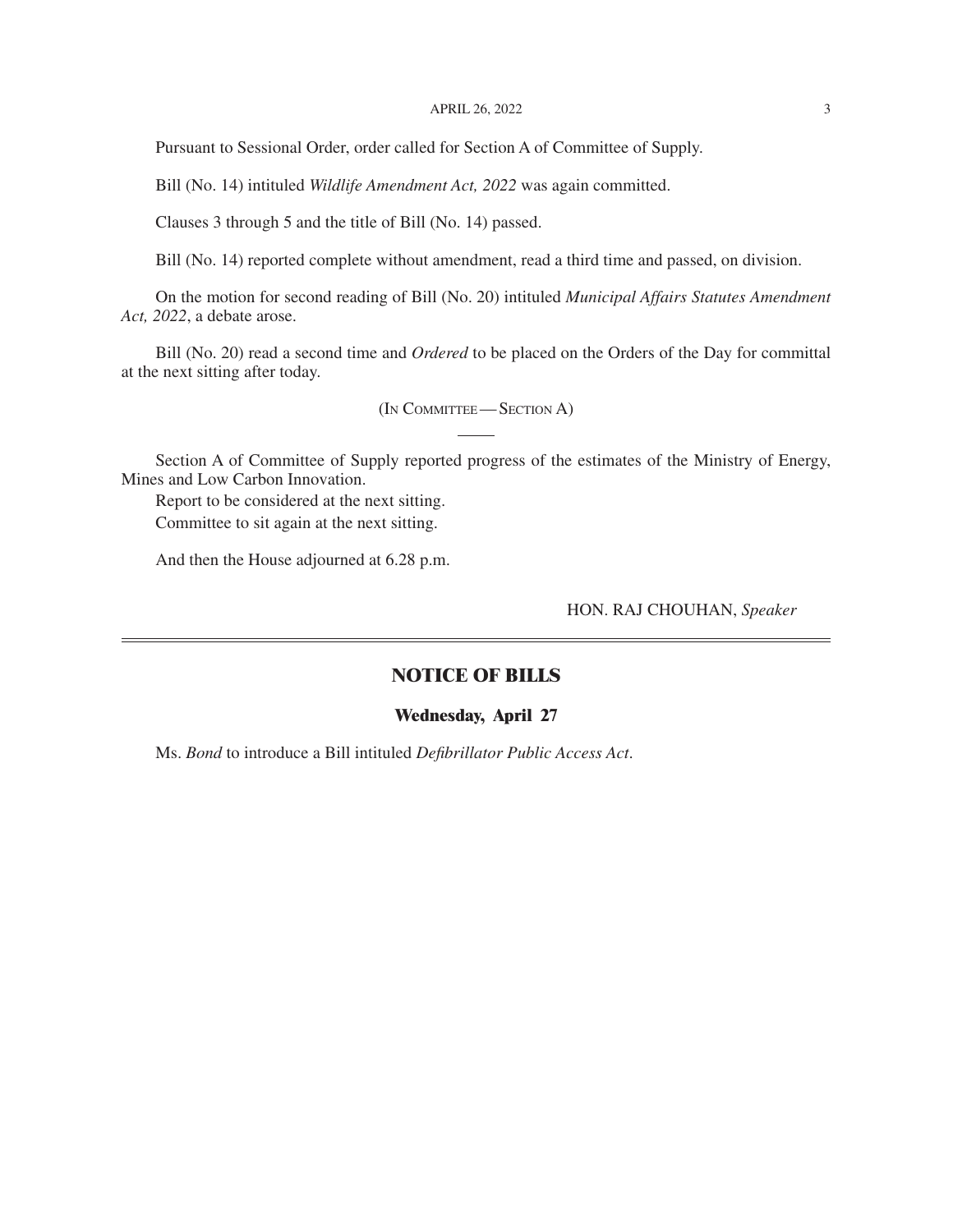| ١             |
|---------------|
|               |
| r<br>F        |
|               |
|               |
| $\frac{1}{2}$ |
|               |
|               |
| くこにく          |
|               |
|               |
|               |
|               |
|               |

**GOVERNMENT BILLS**<br>(Listing printed for convenience only) *(Listing printed for convenience only)*

**GOVERNMENT BILLS**

| Bill<br>No.              | Title                                                                                           | Member            | First<br>Reading | Second<br>Reading | mittee<br>$Com-$ | Report     | Amended    | Third<br>Reading | Royal<br>Assent | S.B.C.<br>Chap.<br>No. |
|--------------------------|-------------------------------------------------------------------------------------------------|-------------------|------------------|-------------------|------------------|------------|------------|------------------|-----------------|------------------------|
|                          | <br>An Act to Ensure the Supremacy of Parliament                                                |                   | Feb. 8           |                   |                  |            |            |                  |                 |                        |
| $\mathcal{C}$            | <br>Municipalities Enabling and Validating (No. 4)                                              | Hon. J. Osborne   | Feb. 9           | Feb. 10           | Feb. 15          | Feb. 15    |            | Feb. 15          | Mar. 10         |                        |
| 3                        | Protected Areas of British Columbia                                                             | Hon. G. Heyman    | Feb. 10          | Feb. 14           | Feb. 15          | Feb. 15    |            | Feb. 15          | Mar. 10         | $\mathbf{\sim}$        |
|                          |                                                                                                 |                   | Feb. 14          | Feb. 17           | Mar. $7\,$       | Mar. $7\,$ |            | Mar. $7\,$       | Mar. 10         | 4                      |
|                          |                                                                                                 |                   | Feb. 16          | Feb. 17           | Mar. 3           | Mar. 3     |            | Mar. 3           | Mar. 10         | 3                      |
|                          |                                                                                                 | Hon. S. Robinson  | Feb. 22          | Mar. $10$         | Apr. 6           | Apr. 6     | Apr. 6     | Apr. 25          |                 |                        |
|                          |                                                                                                 | Hon. R. Fleming   | Feb. 23          |                   |                  |            |            |                  |                 |                        |
| ∞                        | Child and Family Support) Amendment Act, 2022<br>Attorney General Statutes (Hague Convention on |                   | Mar. $2\,$       | Mar. $8$          | Mar. 28          | Mar. 28    |            | Mar. 28          | Mar. 31         | $\sqrt{2}$             |
| Φ                        | <br>Attorney General Statutes Amendment Act, 2022.                                              |                   | Mar. 2           | Mar. 8            | Mar. 29          | Mar. 29    |            | Mar. 29          | Mar. 31         | ७                      |
| $\overline{10}$          |                                                                                                 |                   | Apr. 6           |                   |                  |            |            |                  |                 |                        |
|                          |                                                                                                 | Hon. S. Robinson  | Mar. $7\,$       | Mar. 10           | Mar. 29          | Mar. 29    | Mar. 29    | Mar. 31          | Mar. 31         | ᡋ                      |
| $\overline{\mathcal{C}}$ |                                                                                                 | Hon. S. Robinson  | Mar. 28          | Apr. 5            | Apr. 25          | Apr. 25    |            | Apr. 25          |                 |                        |
| ≌                        |                                                                                                 | Hon. R. Fleming   | Mar. $8$         | Mar. 30           | Apr. $7\,$       | Apr. $7$   | Apr. $7\,$ | Apr. 25          |                 |                        |
| $\overline{4}$           |                                                                                                 | Hon. K. Conroy    | Mar. 9           | Mar. 30           | Apr. 26          | Apr. 26    |            | Apr. 26          |                 |                        |
| $\geq$                   |                                                                                                 | Hon. R. Fleming   | Apr. 5           |                   |                  |            |            |                  |                 |                        |
|                          |                                                                                                 |                   | Mar. 31          | Apr. $7$          |                  |            |            |                  |                 |                        |
| $\frac{8}{2}$            |                                                                                                 | Hon. S. Robinson  | Mar. 28          | Mar. 29           | Mar. 30          | Mar. 30    |            | Mar. 30          | Mar. 31         |                        |
| $\overline{19}$          |                                                                                                 |                   | Mar. 28          | Mar. 29           | Mar. 30          | Mar. 30    |            | Mar. 30          | Mar. 31         | ${}^{\circ}$           |
| $\overline{20}$          | Municipal Affairs Statutes Amendment Act, 2022                                                  |                   | Apr. $7$         | Apr. 26           |                  |            |            |                  |                 |                        |
| $\overline{21}$          |                                                                                                 |                   | Apr. 25          |                   |                  |            |            |                  |                 |                        |
| 22                       |                                                                                                 | Hon. J. Whiteside | Apr. 26          |                   |                  |            |            |                  |                 |                        |

April 26, 2022

4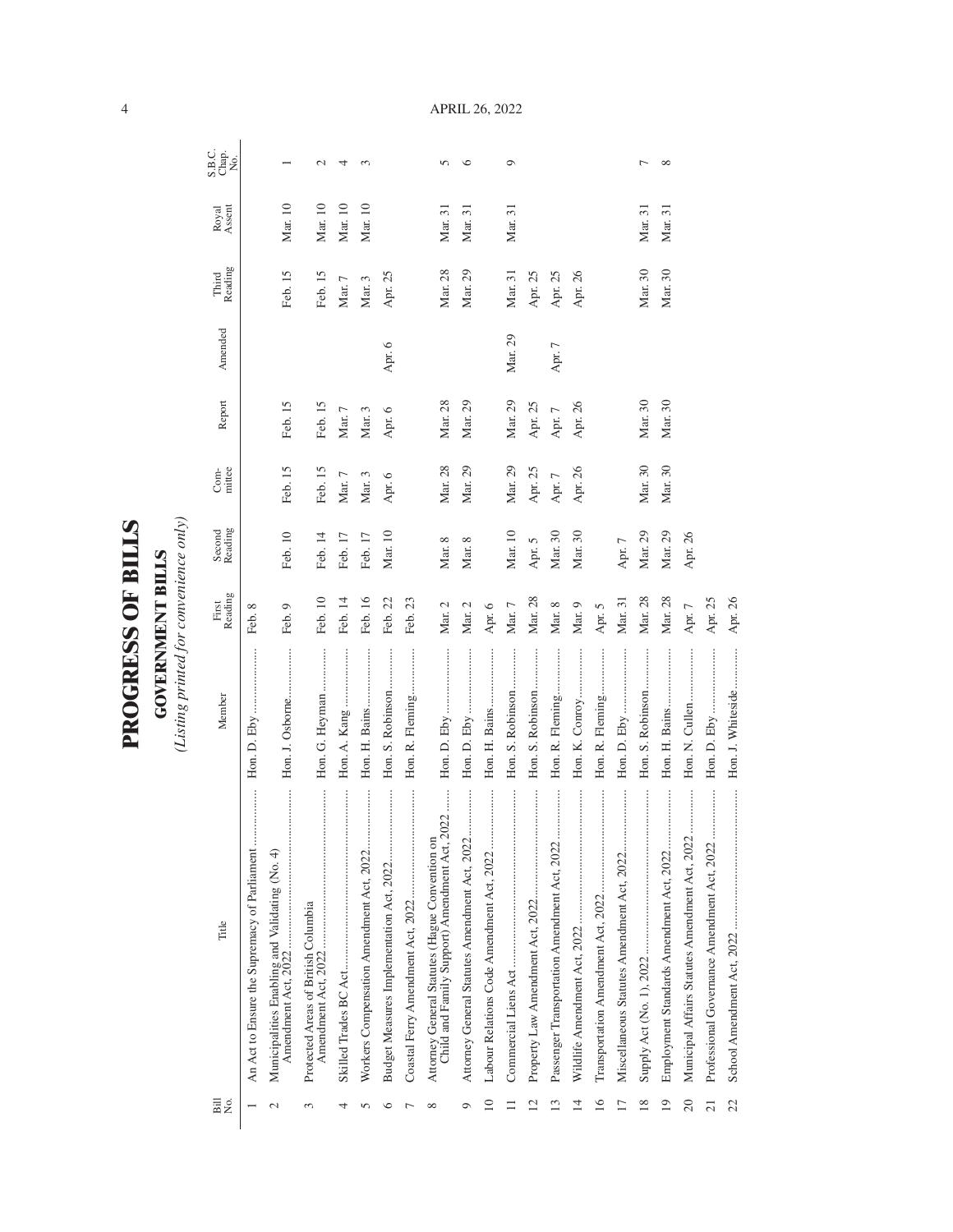**PROGRESS OF BILLS - Continued PROGRESS OF BILLS** *— Continued*

**MEMBERS' BILLS**<br>(Listing printed for convenience only) *(Listing printed for convenience only)* **MEMBERS' BILLS**

| Σó,<br>Bill                                          | Title                                              | Member                                 | Reading<br>First     | Second<br>Reading | mittee<br>Com- | Report | Amended | Reading<br>Third | Royal<br>Assent | C.<br>S.B.e.<br>S.B.e. |
|------------------------------------------------------|----------------------------------------------------|----------------------------------------|----------------------|-------------------|----------------|--------|---------|------------------|-----------------|------------------------|
|                                                      | M 201 British Columbia Transit Amendment Act, 2022 |                                        | Mar. 3               |                   |                |        |         |                  |                 |                        |
|                                                      |                                                    |                                        | Mar. 8               |                   |                |        |         |                  |                 |                        |
| M 203 Assessment (Split Assessment Classification)   |                                                    |                                        | Mar. 9               |                   |                |        |         |                  |                 |                        |
|                                                      |                                                    |                                        | Mar. 10              |                   |                |        |         |                  |                 |                        |
|                                                      |                                                    | Mr. Clovechok                          | Apr. 5               |                   |                |        |         |                  |                 |                        |
| M 206 Preserving Brunswick Point for Agriculture and |                                                    |                                        | Apr. 6               |                   |                |        |         |                  |                 |                        |
|                                                      |                                                    |                                        | Apr. 25              |                   |                |        |         |                  |                 |                        |
| * Title changed.                                     |                                                    |                                        |                      |                   |                |        |         |                  |                 |                        |
|                                                      |                                                    |                                        | <b>PRIVATE BILLS</b> |                   |                |        |         |                  |                 |                        |
|                                                      |                                                    | (Listing printed for convenience only) |                      |                   |                |        |         |                  |                 |                        |
| $\overline{B}$ ill<br>Σó,                            | Title                                              | Member                                 | Reading<br>First     | Second<br>Reading | mittee<br>Com- | Report | Amended | Third<br>Reading | Royal<br>Assent | ci<br>Sano<br>Xa       |

Pr 401 Sea to Sky University Amendment Act, 2022 ..................... Mr. Sturdy ........................ Apr. 5